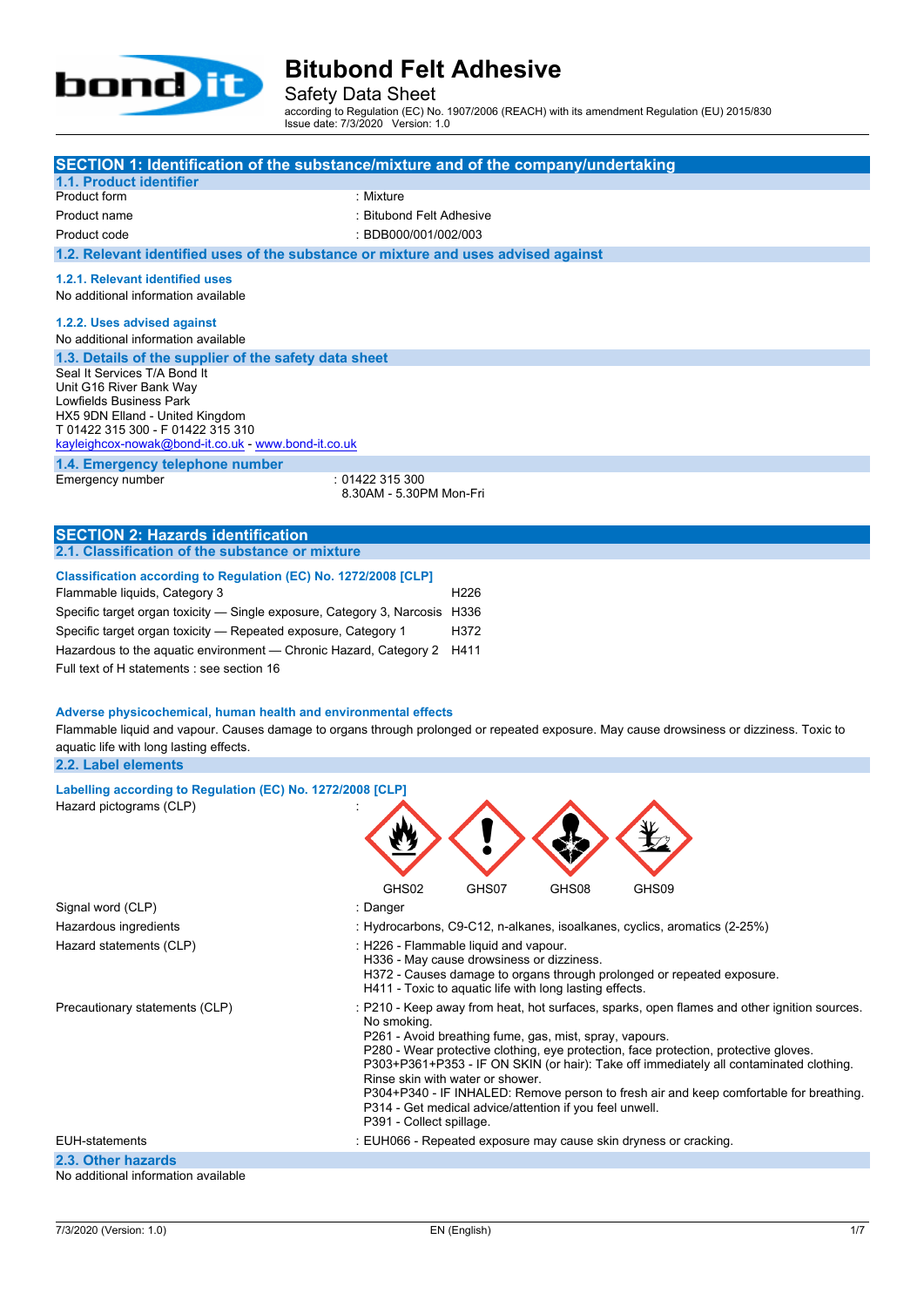Safety Data Sheet

according to Regulation (EC) No. 1907/2006 (REACH) with its amendment Regulation (EU) 2015/830

| <b>SECTION 3: Composition/information on ingredients</b>                   |                           |               |                                                                                                          |
|----------------------------------------------------------------------------|---------------------------|---------------|----------------------------------------------------------------------------------------------------------|
| 3.1. Substances                                                            |                           |               |                                                                                                          |
| Not applicable                                                             |                           |               |                                                                                                          |
| 3.2. Mixtures                                                              |                           |               |                                                                                                          |
| <b>Name</b>                                                                | <b>Product identifier</b> | $\frac{9}{6}$ | <b>Classification according to</b><br><b>Regulation (EC) No.</b><br>1272/2008 [CLP]                      |
| Hydrocarbons, C9-C12, n-alkanes, isoalkanes,<br>cyclics, aromatics (2-25%) | (EC-No.) 919-446-0        | $>=30 - 50$   | Flam. Lig. 3, H226<br>STOT SE 3, H336<br>STOT RE 1, H372<br>Asp. Tox. 1, H304<br>Aquatic Chronic 2, H411 |

Full text of H-statements: see section 16

| <b>SECTION 4: First aid measures</b>                                            |                                                                                 |  |
|---------------------------------------------------------------------------------|---------------------------------------------------------------------------------|--|
| 4.1. Description of first aid measures                                          |                                                                                 |  |
| First-aid measures general                                                      | : Call a poison center or a doctor if you feel unwell.                          |  |
| First-aid measures after inhalation                                             | : Remove person to fresh air and keep comfortable for breathing.                |  |
| First-aid measures after skin contact                                           | : Rinse skin with water/shower. Take off immediately all contaminated clothing. |  |
| First-aid measures after eye contact                                            | : Rinse eyes with water as a precaution.                                        |  |
| First-aid measures after ingestion                                              | : Call a poison center or a doctor if you feel unwell.                          |  |
| 4.2. Most important symptoms and effects, both acute and delayed                |                                                                                 |  |
| Symptoms/effects                                                                | : May cause drowsiness or dizziness.                                            |  |
| Symptoms/effects after skin contact                                             | : May cause slight irritation to the skin.                                      |  |
| Symptoms/effects after eye contact                                              | : May cause slight irritation.                                                  |  |
| Symptoms/effects after ingestion                                                | : May cause irritation to the digestive tract.                                  |  |
| 4.3. Indication of any immediate medical attention and special treatment needed |                                                                                 |  |

Treat symptomatically.

| <b>SECTION 5: Firefighting measures</b>                                  |                                                                                                                                                                |
|--------------------------------------------------------------------------|----------------------------------------------------------------------------------------------------------------------------------------------------------------|
| 5.1. Extinguishing media                                                 |                                                                                                                                                                |
| Suitable extinguishing media                                             | : Water spray. Dry powder. Foam. Carbon dioxide.                                                                                                               |
| 5.2. Special hazards arising from the substance or mixture               |                                                                                                                                                                |
| Fire hazard                                                              | : Flammable liquid and vapour.                                                                                                                                 |
| Hazardous decomposition products in case of fire                         | : Toxic fumes may be released.                                                                                                                                 |
| 5.3. Advice for firefighters                                             |                                                                                                                                                                |
| Protection during firefighting                                           | : Do not attempt to take action without suitable protective equipment. Self-contained<br>breathing apparatus. Complete protective clothing.                    |
|                                                                          |                                                                                                                                                                |
| <b>SECTION 6: Accidental release measures</b>                            |                                                                                                                                                                |
| 6.1. Personal precautions, protective equipment and emergency procedures |                                                                                                                                                                |
| 6.1.1. For non-emergency personnel                                       |                                                                                                                                                                |
| <b>Emergency procedures</b>                                              | : Ventilate spillage area. No open flames, no sparks, and no smoking. Do not breathe fume,<br>gas, mist, spray, vapours.                                       |
| 6.1.2. For emergency responders                                          |                                                                                                                                                                |
| Protective equipment                                                     | : Do not attempt to take action without suitable protective equipment. For further information<br>refer to section 8: "Exposure controls/personal protection". |
| <b>6.2. Environmental precautions</b>                                    |                                                                                                                                                                |
| Avoid release to the environment.                                        |                                                                                                                                                                |

| 6.3. Methods and material for containment and cleaning up |                                                                                                                  |  |
|-----------------------------------------------------------|------------------------------------------------------------------------------------------------------------------|--|
| For containment                                           | : Collect spillage.                                                                                              |  |
| Methods for cleaning up                                   | : Take up liquid spill into absorbent material. Notify authorities if product enters sewers or<br>public waters. |  |
| Other information                                         | : Dispose of materials or solid residues at an authorized site.                                                  |  |
| 6.4. Reference to other sections                          |                                                                                                                  |  |

For further information refer to section 13.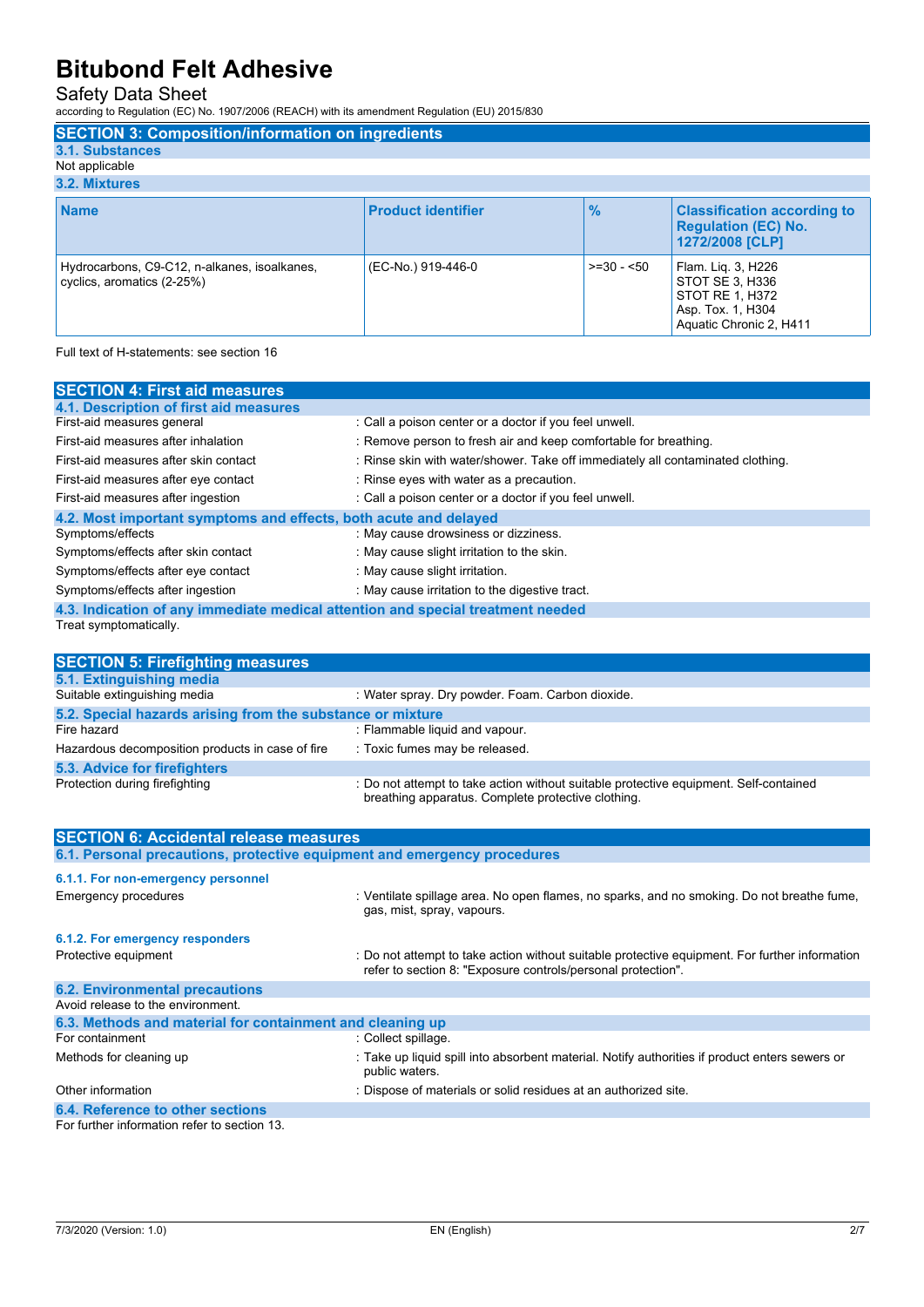Safety Data Sheet

according to Regulation (EC) No. 1907/2006 (REACH) with its amendment Regulation (EU) 2015/830

| <b>SECTION 7: Handling and storage</b>                            |                                                                                                                                                                                                                                                                                                                                                                                                                                                                          |
|-------------------------------------------------------------------|--------------------------------------------------------------------------------------------------------------------------------------------------------------------------------------------------------------------------------------------------------------------------------------------------------------------------------------------------------------------------------------------------------------------------------------------------------------------------|
| 7.1. Precautions for safe handling                                |                                                                                                                                                                                                                                                                                                                                                                                                                                                                          |
| Precautions for safe handling                                     | : Keep away from heat, hot surfaces, sparks, open flames and other ignition sources. No<br>smoking. Ground/bond container and receiving equipment. Use only non-sparking tools.<br>Take precautionary measures against static discharge. Flammable vapours may<br>accumulate in the container. Use explosion-proof equipment. Wear personal protective<br>equipment. Do not breathe dust/fume/gas/mist/vapours/spray. Use only outdoors or in a<br>well-ventilated area. |
| Hygiene measures                                                  | : Do not eat, drink or smoke when using this product. Always wash hands after handling the<br>product.                                                                                                                                                                                                                                                                                                                                                                   |
| 7.2. Conditions for safe storage, including any incompatibilities |                                                                                                                                                                                                                                                                                                                                                                                                                                                                          |
| <b>Technical measures</b>                                         | : Ground/bond container and receiving equipment.                                                                                                                                                                                                                                                                                                                                                                                                                         |
| Storage conditions                                                | : Store in a well-ventilated place. Keep cool. Keep container tightly closed. Store locked up.                                                                                                                                                                                                                                                                                                                                                                           |
| 7.3. Specific end use(s)                                          |                                                                                                                                                                                                                                                                                                                                                                                                                                                                          |
| No additional information available                               |                                                                                                                                                                                                                                                                                                                                                                                                                                                                          |

| <b>SECTION 8: Exposure controls/personal protection</b>                  |
|--------------------------------------------------------------------------|
| <b>8.1. Control parameters</b>                                           |
| No additional information available                                      |
| 8.2. Exposure controls                                                   |
| Appropriate engineering controls:                                        |
| Ensure good ventilation of the work station.                             |
| Hand protection:                                                         |
| Protective gloves                                                        |
| Eye protection:                                                          |
| Safety glasses                                                           |
| Skin and body protection:                                                |
| Wear suitable protective clothing                                        |
| <b>Respiratory protection:</b>                                           |
| In case of insufficient ventilation, wear suitable respiratory equipment |
|                                                                          |

#### **Environmental exposure controls:**

Avoid release to the environment.

| <b>SECTION 9: Physical and chemical properties</b>         |                     |  |
|------------------------------------------------------------|---------------------|--|
| 9.1. Information on basic physical and chemical properties |                     |  |
| Physical state                                             | : Liquid            |  |
| Colour                                                     | : Black.            |  |
| Odour                                                      | : characteristic.   |  |
| Odour threshold                                            | : No data available |  |
| рH                                                         | : No data available |  |
| Relative evaporation rate (butylacetate=1)                 | : No data available |  |
| Melting point                                              | : Not applicable    |  |
| Freezing point                                             | : No data available |  |
| Boiling point                                              | : No data available |  |
| Flash point                                                | :38 °C              |  |
| Auto-ignition temperature                                  | : No data available |  |
| Decomposition temperature                                  | : No data available |  |
| Flammability (solid, gas)                                  | : Not applicable    |  |
| Vapour pressure                                            | : No data available |  |
| Relative vapour density at 20 °C                           | : No data available |  |
| Relative density                                           | : No data available |  |
| Solubility                                                 | : No data available |  |
| Log Pow                                                    | : No data available |  |
| Viscosity, kinematic                                       | : No data available |  |
| Viscosity, dynamic                                         | : No data available |  |
| Explosive properties                                       | : No data available |  |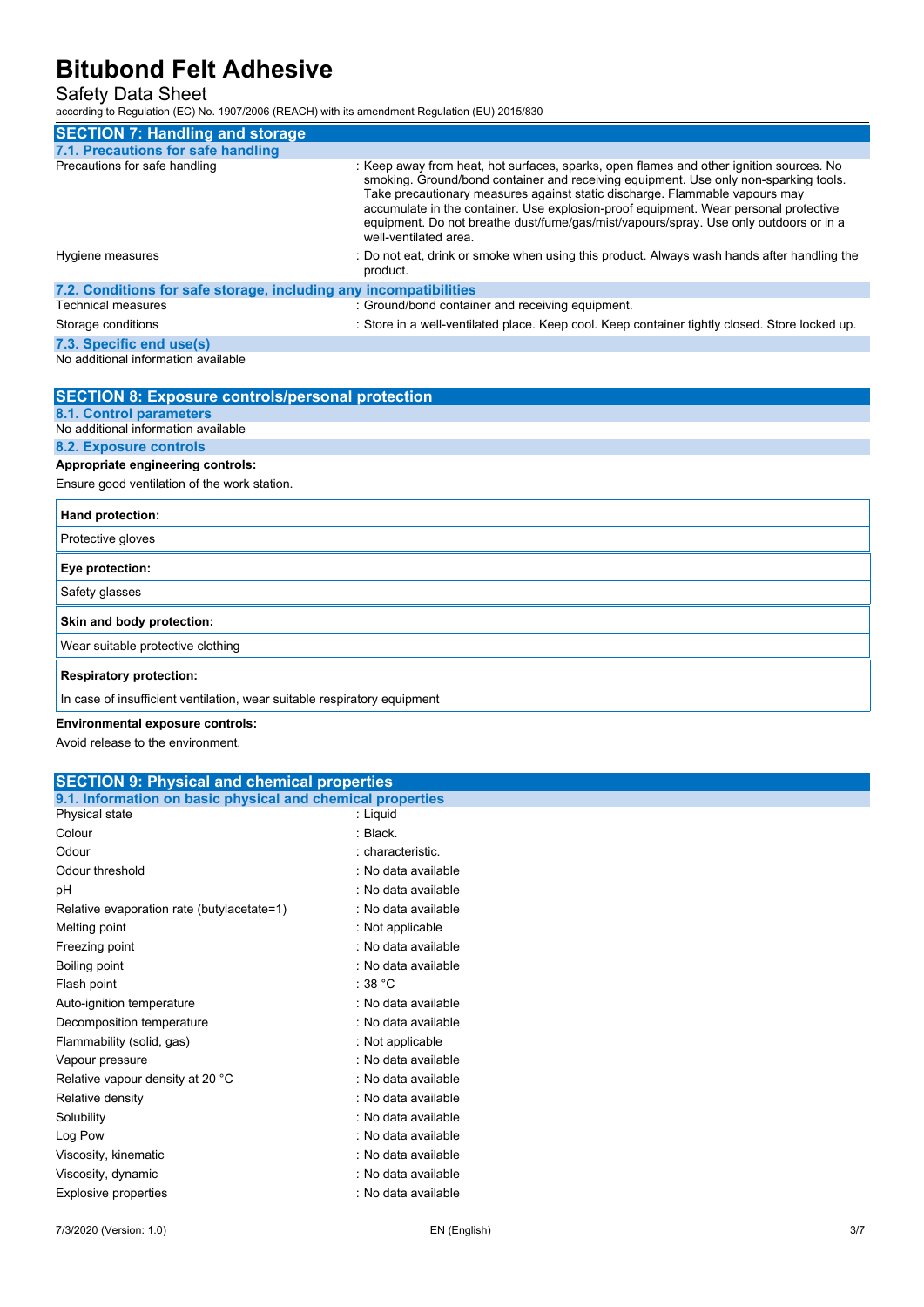#### Safety Data Sheet

according to Regulation (EC) No. 1907/2006 (REACH) with its amendment Regulation (EU) 2015/830

| Oxidising properti |  |
|--------------------|--|
|--------------------|--|

Explosive limits **Explosive Limits** in the second section of the second section of the second section of the second section of the second section of the second section of the second section of the second section of the sec

oxidis<br>ies : No data available

**9.2. Other information**

No additional information available

| <b>SECTION 10: Stability and reactivity</b>                                                                                                                                                                                          |
|--------------------------------------------------------------------------------------------------------------------------------------------------------------------------------------------------------------------------------------|
| <b>10.1. Reactivity</b>                                                                                                                                                                                                              |
| Flammable liquid and vapour.                                                                                                                                                                                                         |
| <b>10.2. Chemical stability</b>                                                                                                                                                                                                      |
| Stable under normal conditions.                                                                                                                                                                                                      |
| 10.3. Possibility of hazardous reactions                                                                                                                                                                                             |
| No dangerous reactions known under normal conditions of use.                                                                                                                                                                         |
| 10.4. Conditions to avoid                                                                                                                                                                                                            |
| Avoid contact with hot surfaces. Heat. No flames, no sparks. Eliminate all sources of ignition.                                                                                                                                      |
| 10.5. Incompatible materials                                                                                                                                                                                                         |
| No additional information available                                                                                                                                                                                                  |
| <b>ARRAIGHTENT CONTROL CONTRACT CONTRACT AND ACCOUNT AND ACCOUNT AND ACCOUNT ACCOUNT ACCOUNT ACCOUNT ACCOUNT ACCOUNT ACCOUNT ACCOUNT ACCOUNT ACCOUNT ACCOUNT ACCOUNT ACCOUNT ACCOUNT ACCOUNT ACCOUNT ACCOUNT ACCOUNT ACCOUNT ACC</b> |

**10.6. Hazardous decomposition products** Under normal conditions of storage and use, hazardous decomposition products should not be produced.

#### **SECTION 11: Toxicological information**

| : Not classified                                                  |
|-------------------------------------------------------------------|
| : Not classified                                                  |
| : Not classified                                                  |
| : Not classified                                                  |
| : Not classified                                                  |
| : Not classified                                                  |
| : Not classified                                                  |
| : Not classified                                                  |
| : Not classified                                                  |
| : May cause drowsiness or dizziness.                              |
| : Causes damage to organs through prolonged or repeated exposure. |
| : Not classified                                                  |
|                                                                   |

| <b>SECTION 12: Ecological information</b>                    |                                                    |
|--------------------------------------------------------------|----------------------------------------------------|
| <b>12.1. Toxicity</b>                                        |                                                    |
| Ecology - general                                            | : Toxic to aquatic life with long lasting effects. |
| Hazardous to the aquatic environment, short-term<br>(acute)  | : Not classified                                   |
| Hazardous to the aquatic environment, long-term<br>(chronic) | : Toxic to aquatic life with long lasting effects. |
| 12.2. Persistence and degradability                          |                                                    |
| No additional information available                          |                                                    |
| 12.3. Bioaccumulative potential                              |                                                    |
| No additional information available                          |                                                    |
| 12.4. Mobility in soil                                       |                                                    |
| No additional information available                          |                                                    |
| 12.5. Results of PBT and vPvB assessment                     |                                                    |
| No additional information available                          |                                                    |
| 12.6. Other adverse effects                                  |                                                    |
| No additional information available                          |                                                    |

| <b>SECTION 13: Disposal considerations</b> |                                                                                               |
|--------------------------------------------|-----------------------------------------------------------------------------------------------|
| 13.1. Waste treatment methods              |                                                                                               |
| Waste treatment methods                    | : Dispose of contents/container in accordance with licensed collector's sorting instructions. |
| Additional information                     | : Flammable vapours may accumulate in the container.                                          |

### **SECTION 14: Transport information**

In accordance with ADR / RID / IMDG / IATA / ADN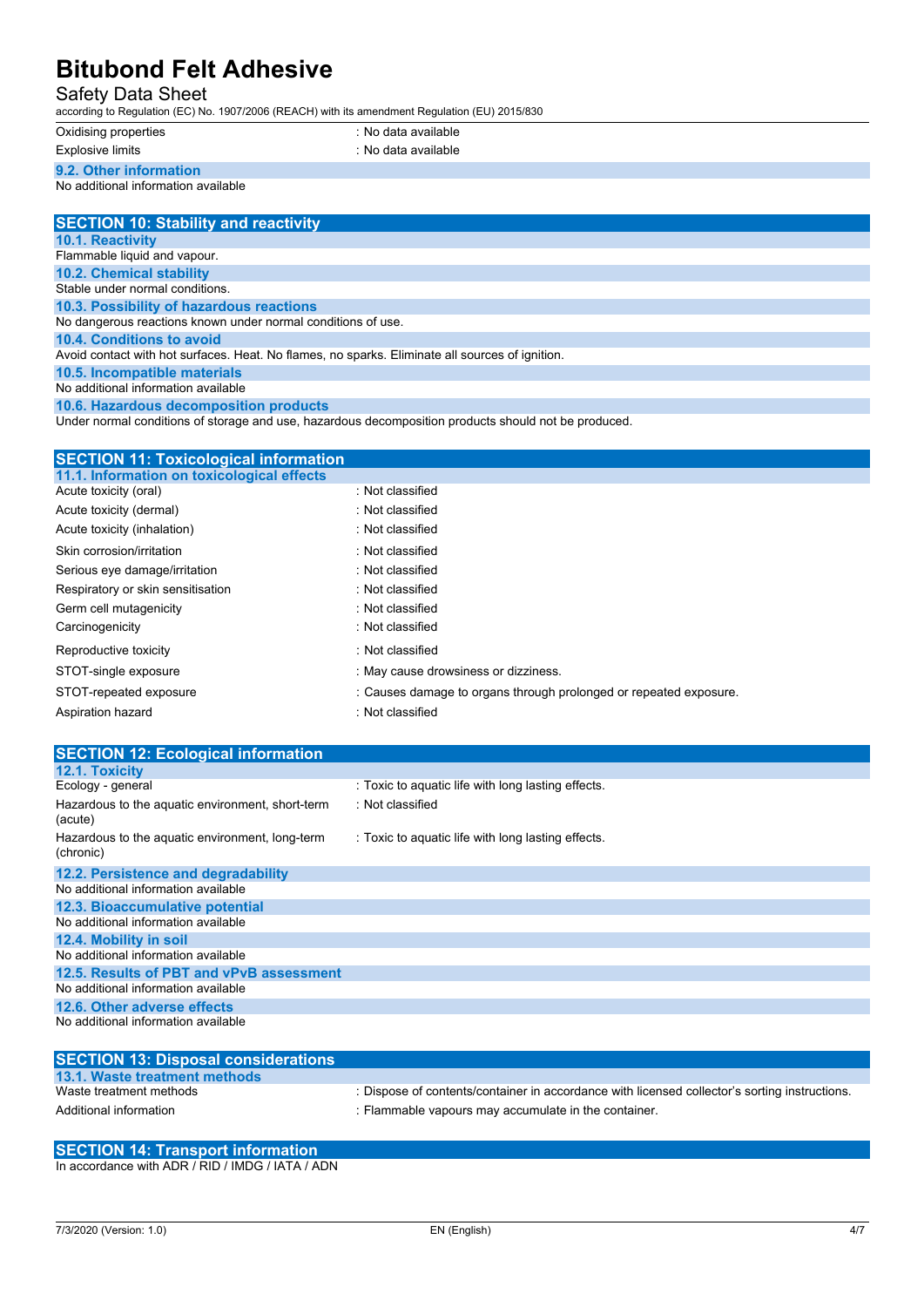#### Safety Data Sheet

according to Regulation (EC) No. 1907/2006 (REACH) with its amendment Regulation (EU) 2015/830

| <b>ADR</b>                                                                                      | <b>IMDG</b>                                                                                  | <b>IATA</b>                                                          | <b>ADN</b>                                                                               | <b>RID</b>                                                                        |  |  |
|-------------------------------------------------------------------------------------------------|----------------------------------------------------------------------------------------------|----------------------------------------------------------------------|------------------------------------------------------------------------------------------|-----------------------------------------------------------------------------------|--|--|
| 14.1. UN number                                                                                 |                                                                                              |                                                                      |                                                                                          |                                                                                   |  |  |
| <b>UN 1263</b>                                                                                  | <b>UN 1263</b>                                                                               | <b>UN 1263</b>                                                       | <b>UN 1263</b>                                                                           | <b>UN 1263</b>                                                                    |  |  |
|                                                                                                 |                                                                                              |                                                                      |                                                                                          |                                                                                   |  |  |
| 14.2. UN proper shipping name                                                                   |                                                                                              |                                                                      |                                                                                          |                                                                                   |  |  |
| PAINT RELATED<br><b>MATERIAL</b>                                                                | <b>PAINT RELATED</b><br><b>MATERIAL</b>                                                      | Paint                                                                | <b>PAINT RELATED</b><br><b>MATERIAL</b>                                                  | PAINT RELATED<br><b>MATERIAL</b>                                                  |  |  |
| <b>Transport document description</b>                                                           |                                                                                              |                                                                      |                                                                                          |                                                                                   |  |  |
| UN 1263 PAINT RELATED<br>MATERIAL, 3, III, (D/E),<br><b>ENVIRONMENTALLY</b><br><b>HAZARDOUS</b> | UN 1263 PAINT RELATED<br>MATERIAL, 3, III, MARINE<br>POLLUTANT/ENVIRONME<br>NTALLY HAZARDOUS | UN 1263 Paint, 3, III,<br><b>ENVIRONMENTALLY</b><br><b>HAZARDOUS</b> | UN 1263 PAINT RELATED<br>MATERIAL, 3, III,<br><b>ENVIRONMENTALLY</b><br><b>HAZARDOUS</b> | UN 1263 PAINT RELATED<br>MATERIAL, 3, III,<br><b>ENVIRONMENTALLY</b><br>HAZARDOUS |  |  |
| 14.3. Transport hazard class(es)                                                                |                                                                                              |                                                                      |                                                                                          |                                                                                   |  |  |
| 3                                                                                               | 3                                                                                            | 3                                                                    | 3                                                                                        | 3                                                                                 |  |  |
| ₩                                                                                               |                                                                                              | ¥                                                                    |                                                                                          |                                                                                   |  |  |
| 14.4. Packing group                                                                             |                                                                                              |                                                                      |                                                                                          |                                                                                   |  |  |
| Ш                                                                                               | III                                                                                          | $\mathbf{III}$                                                       | Ш                                                                                        | Ш                                                                                 |  |  |
| <b>14.5. Environmental hazards</b>                                                              |                                                                                              |                                                                      |                                                                                          |                                                                                   |  |  |
| Dangerous for the<br>environment: Yes                                                           | Dangerous for the<br>environment: Yes<br>Marine pollutant : Yes                              | Dangerous for the<br>environment: Yes                                | Dangerous for the<br>environment: Yes                                                    | Dangerous for the<br>environment : Yes                                            |  |  |
| No supplementary information available                                                          |                                                                                              |                                                                      |                                                                                          |                                                                                   |  |  |
| 14.6. Special precautions for user                                                              |                                                                                              |                                                                      |                                                                                          |                                                                                   |  |  |
| <b>Overland transport</b>                                                                       |                                                                                              |                                                                      |                                                                                          |                                                                                   |  |  |
| Classification code (ADR)                                                                       | $:$ F1                                                                                       |                                                                      |                                                                                          |                                                                                   |  |  |
| Special provisions (ADR)                                                                        |                                                                                              | : 163, 367, 650                                                      |                                                                                          |                                                                                   |  |  |
| $\cdot$ 5<br>Limited quantities (ADR)                                                           |                                                                                              |                                                                      |                                                                                          |                                                                                   |  |  |
| Excepted quantities (ADR)                                                                       |                                                                                              | E1                                                                   |                                                                                          |                                                                                   |  |  |
| Packing instructions (ADR)                                                                      |                                                                                              | : P001, IBC03, LP01, R001                                            |                                                                                          |                                                                                   |  |  |
| Special packing provisions (ADR)                                                                |                                                                                              | $:$ PP1                                                              |                                                                                          |                                                                                   |  |  |
| Mixed packing provisions (ADR)                                                                  |                                                                                              | : MP19                                                               |                                                                                          |                                                                                   |  |  |
| Portable tank and bulk container instructions<br>(ADR)                                          |                                                                                              | : T2                                                                 |                                                                                          |                                                                                   |  |  |
| Portable tank and bulk container special provisions<br>(ADR)                                    |                                                                                              | : TP1, TP29                                                          |                                                                                          |                                                                                   |  |  |
| Tank code (ADR)                                                                                 |                                                                                              | : LGBF                                                               |                                                                                          |                                                                                   |  |  |
| $:$ FL<br>Vehicle for tank carriage                                                             |                                                                                              |                                                                      |                                                                                          |                                                                                   |  |  |
| : 3<br>Transport category (ADR)                                                                 |                                                                                              |                                                                      |                                                                                          |                                                                                   |  |  |
| Special provisions for carriage - Packages (ADR)                                                | : V12                                                                                        |                                                                      |                                                                                          |                                                                                   |  |  |
| Special provisions for carriage - Operation (ADR)<br>$\cdot$ S2                                 |                                                                                              |                                                                      |                                                                                          |                                                                                   |  |  |
| Hazard identification number (Kemler No.)<br>:30                                                |                                                                                              |                                                                      |                                                                                          |                                                                                   |  |  |
| Orange plates                                                                                   |                                                                                              | 30<br>263                                                            |                                                                                          |                                                                                   |  |  |
| Tunnel restriction code (ADR)<br>: $D/E$                                                        |                                                                                              |                                                                      |                                                                                          |                                                                                   |  |  |
| EAC code                                                                                        | $\cdot$ $\cdot$ 3YE                                                                          |                                                                      |                                                                                          |                                                                                   |  |  |
| <b>Transport by sea</b>                                                                         |                                                                                              |                                                                      |                                                                                          |                                                                                   |  |  |
| Special provisions (IMDG)                                                                       |                                                                                              | : 163, 223, 367, 955                                                 |                                                                                          |                                                                                   |  |  |
| Limited quantities (IMDG)                                                                       |                                                                                              | :5L                                                                  |                                                                                          |                                                                                   |  |  |
| Excepted quantities (IMDG)                                                                      |                                                                                              | E1                                                                   |                                                                                          |                                                                                   |  |  |
| Packing instructions (IMDG)                                                                     |                                                                                              | : P001, LP01                                                         |                                                                                          |                                                                                   |  |  |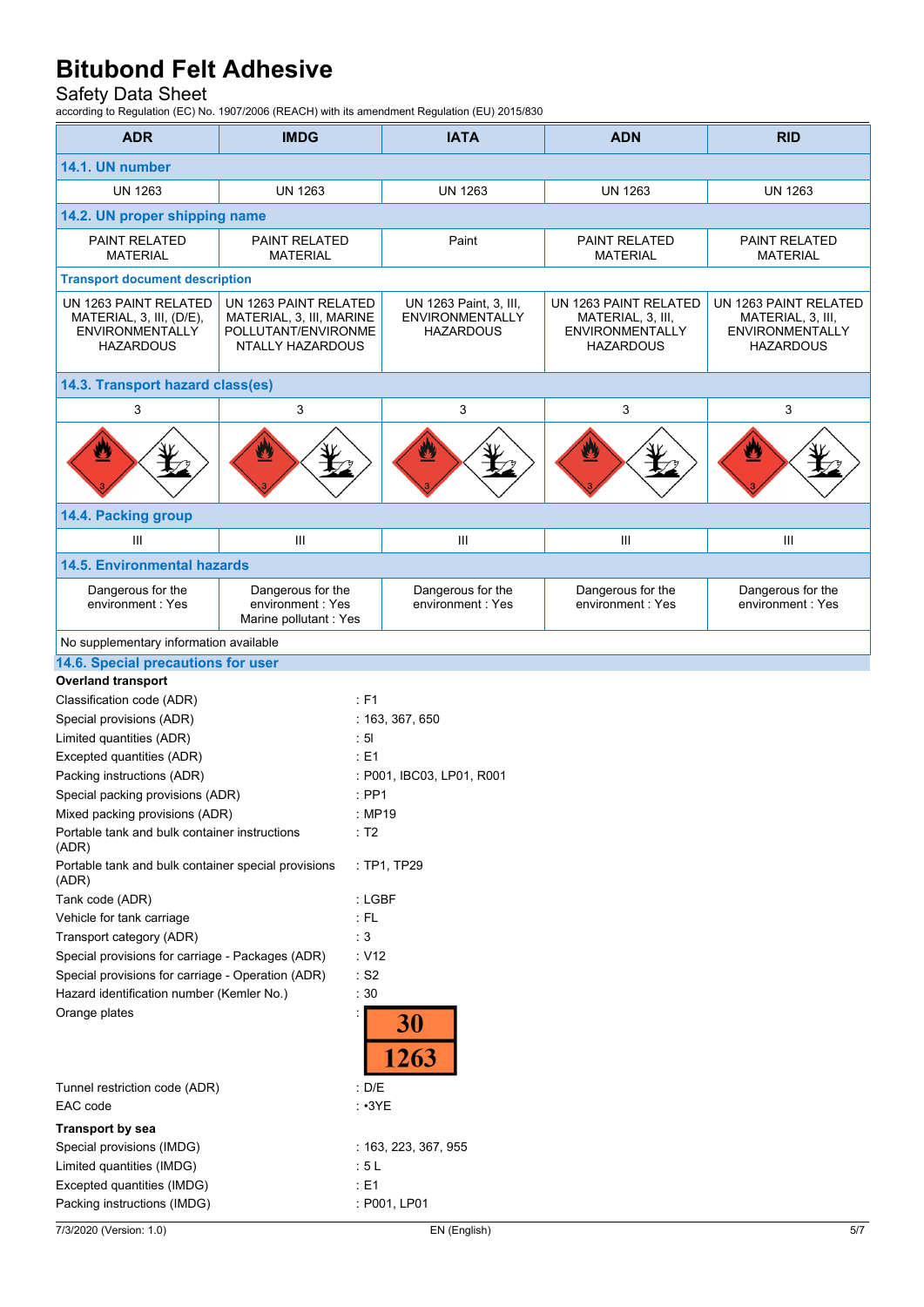### Safety Data Sheet

according to Regulation (EC) No. 1907/2006 (REACH) with its amendment Regulation (EU) 2015/830

| $\sim$ $\sim$ $\sim$ $\sim$                                              |                                                        |
|--------------------------------------------------------------------------|--------------------------------------------------------|
| Special packing provisions (IMDG)                                        | : PP1                                                  |
| IBC packing instructions (IMDG)                                          | : IBC03                                                |
| Tank instructions (IMDG)                                                 | : T2                                                   |
| Tank special provisions (IMDG)                                           | : TP1, TP29                                            |
| EmS-No. (Fire)                                                           | $E = E$                                                |
| EmS-No. (Spillage)                                                       | : S-E                                                  |
| Stowage category (IMDG)                                                  | : ${\sf A}$                                            |
| Properties and observations (IMDG)                                       | : Miscibility with water depends upon the composition. |
| Air transport                                                            |                                                        |
| PCA Excepted quantities (IATA)                                           | : E1                                                   |
| PCA Limited quantities (IATA)                                            | : Y344                                                 |
| PCA limited quantity max net quantity (IATA)                             | : 10L                                                  |
| PCA packing instructions (IATA)                                          | : 355                                                  |
| PCA max net quantity (IATA)                                              | : 60L                                                  |
| CAO packing instructions (IATA)                                          | :366                                                   |
| CAO max net quantity (IATA)                                              | : 220L                                                 |
| Special provisions (IATA)                                                | : A3, A72, A192                                        |
| ERG code (IATA)                                                          | :3L                                                    |
| Inland waterway transport                                                |                                                        |
| Classification code (ADN)                                                | : F1                                                   |
| Special provisions (ADN)                                                 | : 163, 367, 650                                        |
| Limited quantities (ADN)                                                 | : 5L                                                   |
| Excepted quantities (ADN)                                                | : E1                                                   |
| Equipment required (ADN)                                                 | : PP, EX, A                                            |
| Ventilation (ADN)                                                        | $:$ VE01                                               |
| Number of blue cones/lights (ADN)                                        | $\mathbf{0}$                                           |
| <b>Rail transport</b>                                                    |                                                        |
| Classification code (RID)                                                | : F1                                                   |
| Special provisions (RID)                                                 | : 163, 367, 650                                        |
| Limited quantities (RID)                                                 | : 5L                                                   |
| Excepted quantities (RID)                                                | : E1                                                   |
| Packing instructions (RID)                                               | : P001, IBC03, LP01, R001                              |
| Special packing provisions (RID)                                         | : PP1                                                  |
| Mixed packing provisions (RID)                                           | : MP19                                                 |
| Portable tank and bulk container instructions (RID)                      | : T2                                                   |
| Portable tank and bulk container special provisions<br>(RID)             | : TP1, TP29                                            |
| Tank codes for RID tanks (RID)                                           | : LGBF                                                 |
| Transport category (RID)                                                 | $\cdot$ 3                                              |
| Special provisions for carriage - Packages (RID)                         | W12                                                    |
| Colis express (express parcels) (RID)                                    | $\therefore$ CE4                                       |
| Hazard identification number (RID)                                       | :30                                                    |
| 14.7. Transport in bulk according to Annex II of Marpol and the IBC Code |                                                        |

Not applicable

### **SECTION 15: Regulatory information**

**15.1. Safety, health and environmental regulations/legislation specific for the substance or mixture**

#### **15.1.1. EU-Regulations**

Contains no REACH substances with Annex XVII restrictions Contains no substance on the REACH candidate list Contains no REACH Annex XIV substances Contains no substance subject to Regulation (EU) No 649/2012 of the European Parliament and of the Council of 4 July 2012 concerning the export

and import of hazardous chemicals. Contains no substance subject to Regulation (EU) No 2019/1021 of the European Parliament and of the Council of 20 June 2019 on persistent

organic pollutants

#### **15.1.2. National regulations**

No additional information available